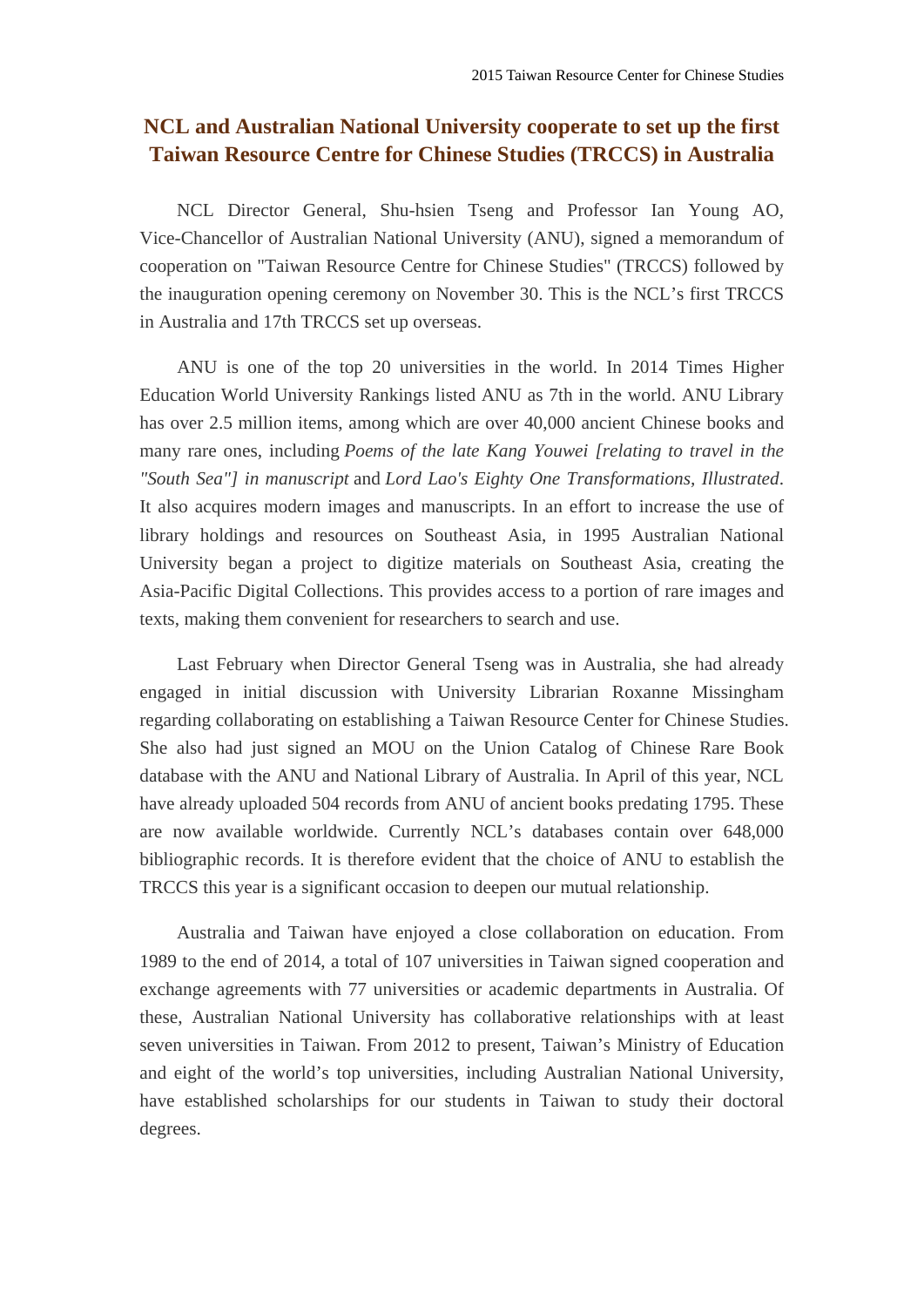In addition, from 1990 to the present, 29 scholars in Australia have received research grants from Taiwan's Ministry of Foreign Affairs or the Center for Chinese Studies to conduct research on Chinese studies or Taiwan studies in Taiwan. Four of these twenty-nine scholars have come from Australian National University. Thus, ANU and Taiwan have enjoyed a long history of friendship and academic cooperation. National Central Library's collaboration with Australian National University over the last two years has further solidified relations between the two countries and the wonderful interaction between ANU and Taiwan.

The NCL has not only donated many Chinese books published in Taiwan, but also provided the digital resources, including Taiwan digital archives and electronic databases, for the faculty, students, and researchers at the ANU. At the opening ceremony, Director General Tseng particularly donated a replica of*The Annotated Poetry of Su Dongpo*, a national treasure of the Republic of China that is more than 800 years old. The gift will certainly enrich the collections of ANU Library. It is also a witness to a historic moment of our mutual cooperation, opening up opportunities for future cooperation. ANU reciprocated the NCL gift with a photocopy of *Lord Lao's Eighty One Transformations, Illustrated*.

The establishment of the TRCCS at the ANU attracted a good number of people to participate in the opening ceremony. Among them are Ambassador Dr. David Lee of Taipei Economic and Cultural Office in Australia, Professors and library colleagues at the Australia National University, colleagues of National Library of Australia.

In her speech, NCL Director General Tseng pointed out that the ANU is a world-renowned academic institution. Its academic energy and capacity are very strong. They have a good number of scholars and experts in Chinese studies and many graduate students. She also mentioned in particular that the TRCCS will not only help expand academic exchanges, promote Chinese Studies with particular Taiwan characteristics, it is also a very important international window, through which more people can read good books published in Taiwan and access rich online materials for Chinese studies, showcasing Taiwan's efforts and achievements in promoting Chinese studies.

Vice-Chancellor Ian Young AO expressed the fact that there are many transnational research results at the Australian National University (ANU). The establishment of the TRCCS indicates the possibility of more international Sinology and Taiwan studies. Representative Dr. David Lee pointed out the happy achievement- worthy of a celebration- of the first TRCCS established in Australia as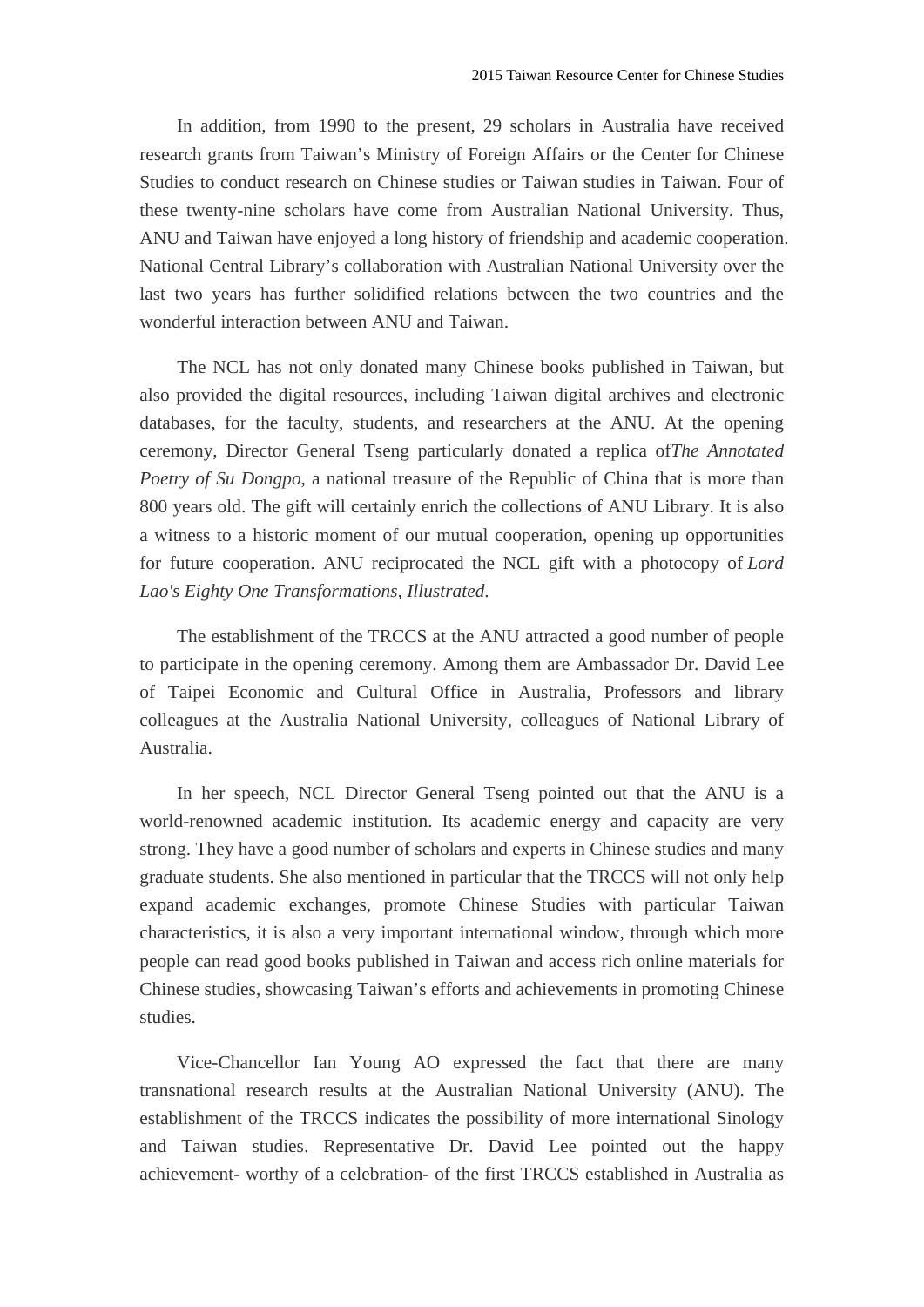well as its successful establishment in other countries. This present cooperation indicates further exchanges and cooperation between Taiwan and Australia. When University Librarian Roxanne Missingham of the ANU made her concluding remarks, she thanked the National Central Library for promoting this cooperation which has received praise and good reactions from many scholars of the ANU. She also pointed out the special symbolic meaning of the fact that TRCCS is set up in the ANU oldest Menzies Library. In the future, not only the University scholars can use these resources, researchers from all over Australia can also avail of the rich resources provided by this Center. Moreover, this center will build a strong scholarly relationship with lectures and other activities in the coming years.



Before the ceremony began, Representative David Lee of Taipei Economic and Cultural Office in Australia, accompanied by Director General Tseng, ANU University Librarian Roxanne Missingham, admire a replica of "*The Annotated Poetry of Su Dong po*", a national treasure offered as a gift to the ANU Library.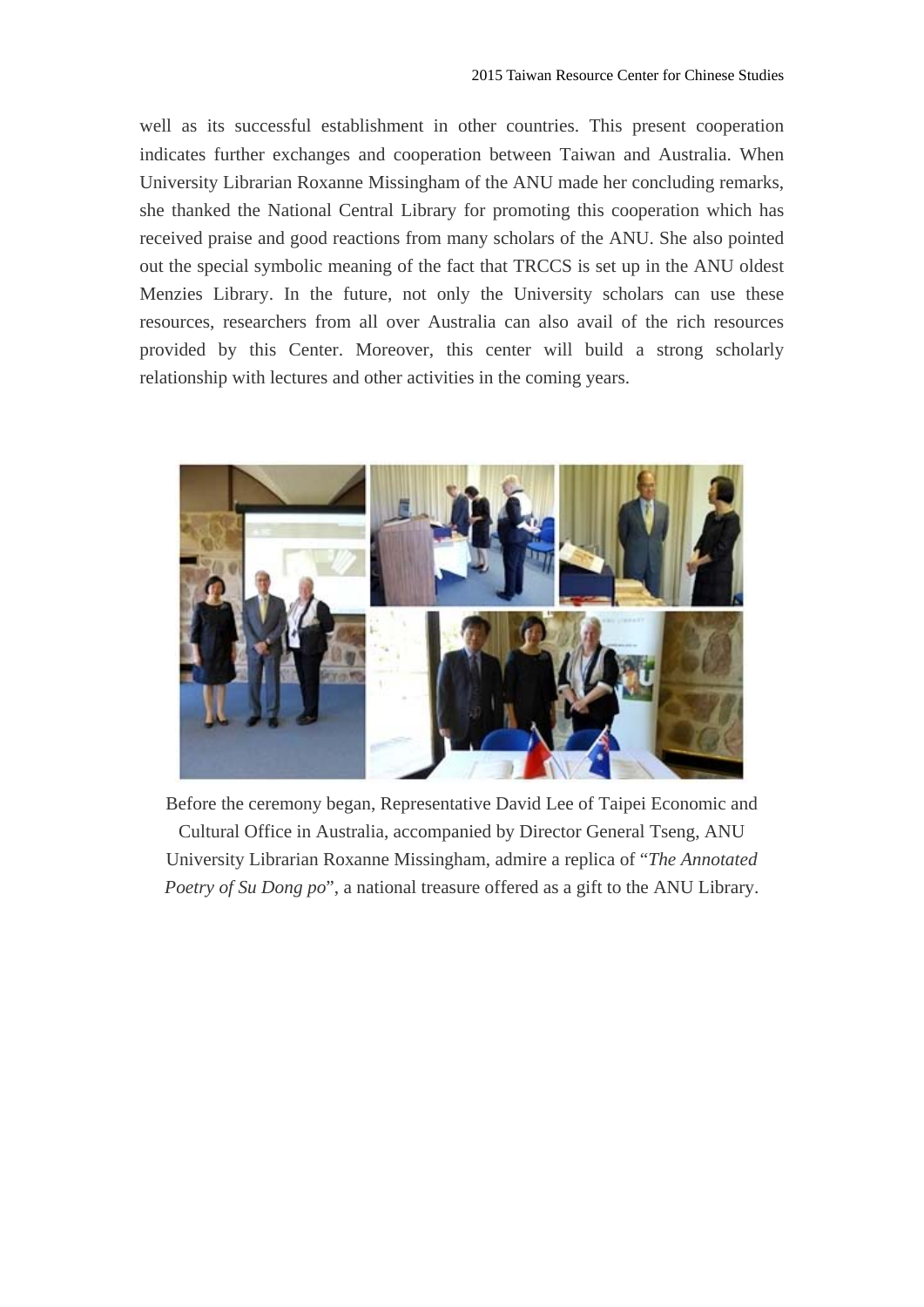

Informal exchanges before the ceremony; Representative David Lee (1st from L), and Vice-Chancellor of ANU, Pro. Ian Young AO (2nd from L)



Clockwise: speeches by ANU University Librarian Roxanne Missingham, Vice-Chancellor Ian Young AO, NCL Director General Tseng, Dr. David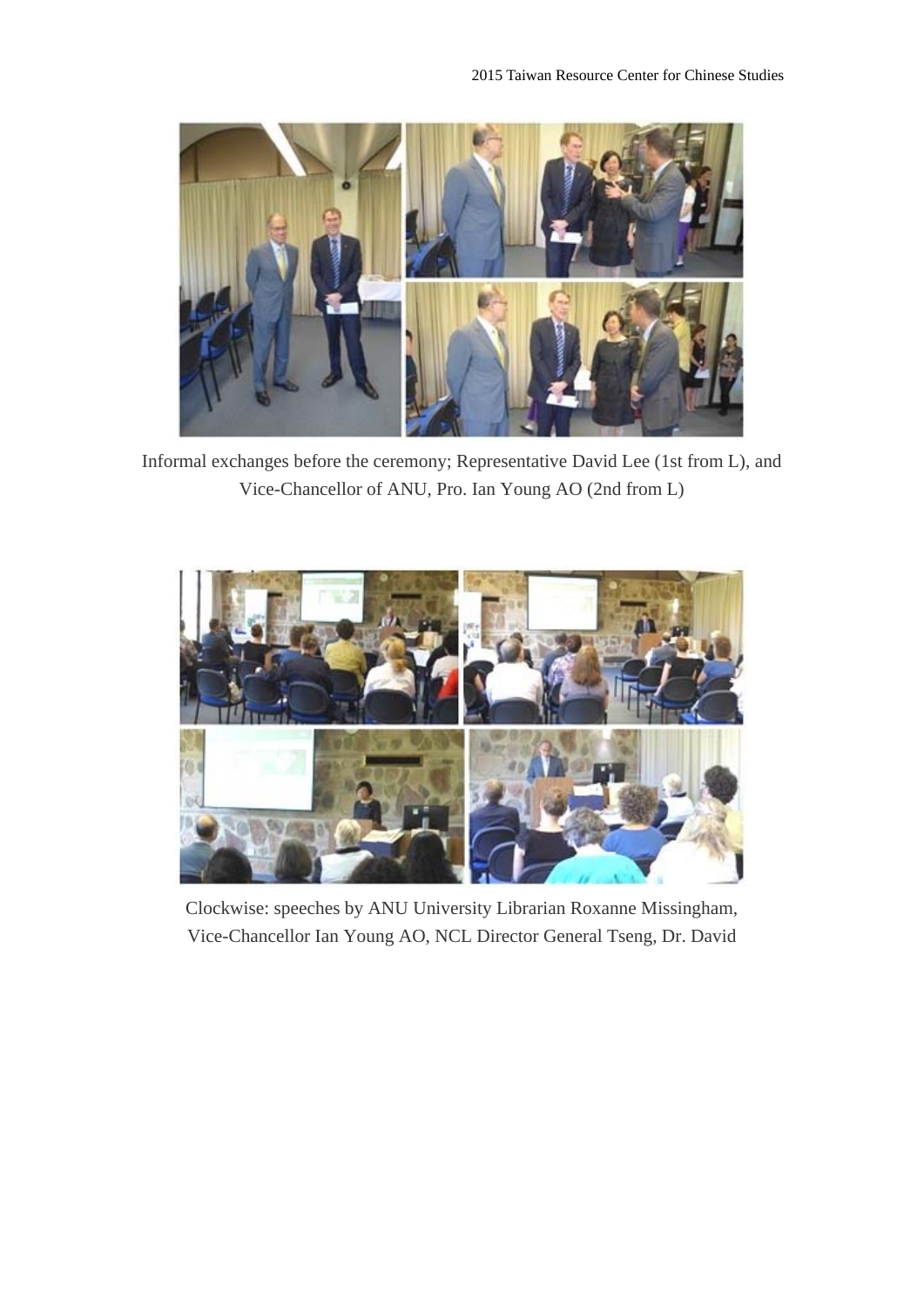

NCL Director General Tseng and Vice-Chancellor Ian Young AO sign the memorandum of cooperation on TRCCS



Director General Tseng offering a national treasure: a replica of *The Annotated Poetry of Su Dong po* and exchanging gifts with ANU Vice-Chancellor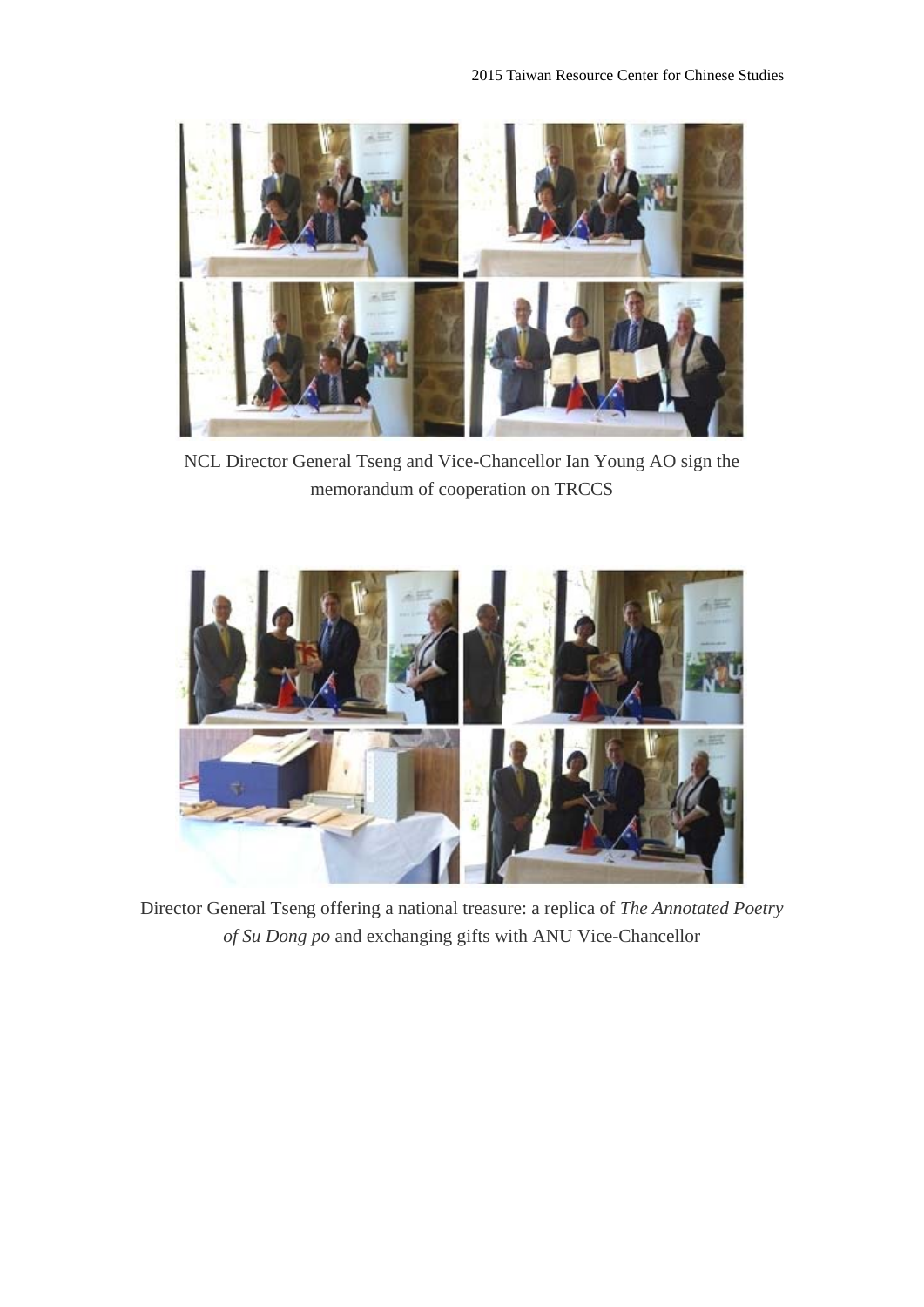

ANU reciprocating the NCL gift with a photocopy of *Lord Lao's Eighty One Transformations, Illustrated* 



University Librarian Roxanne Missingham presenting many precious books to the NCL as a gift; both have photos in front of the replica of *The Annotated Poetry of Su Dong po*